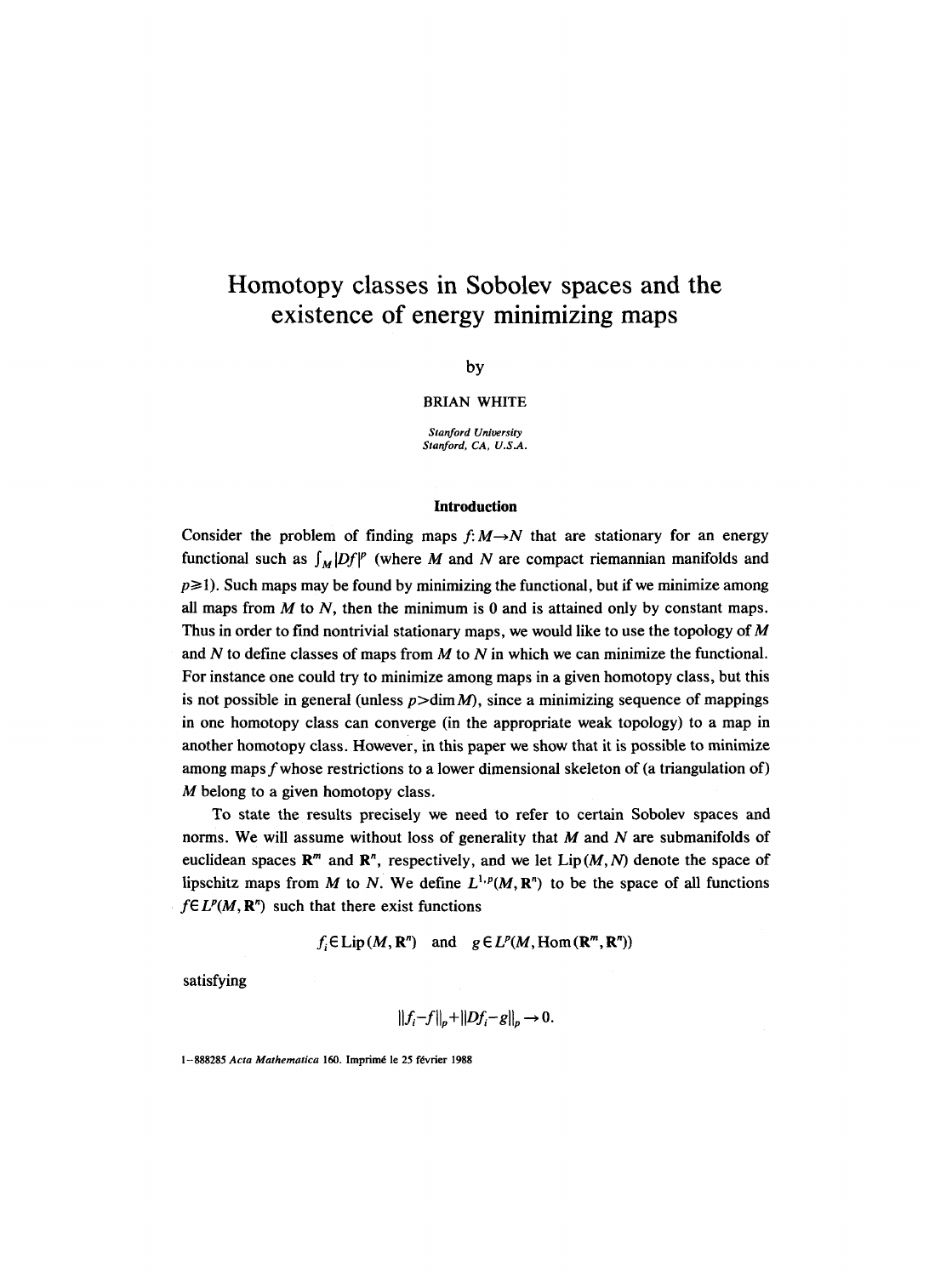In this case we say that  $g$  is a *weak derivative* of  $f$ , and we let

$$
||f||_{1,p} = \left(\int_M |f|^p\right)^{1/p} + \left(\int_M |g|^p\right)^{1/p}.
$$

(One can show that any two weak derivatives of  $f$  are equal almost everywhere, so  $||f||_{1,p}$  is well-defined.) We also define:

$$
L^{1,p}(M,N) = \{ f \in L^{1,p}(M,\mathbf{R}^n): f(x) \in N \text{ for every } x \in M \}.
$$

Finally, we let  $H^{1,p}(M, N)$  be the weak-bounded closure of  $Lip(M, N)$  in  $L^{1,p}(M, N)$ . That is,  $f \in H^{1,p}(M, N)$  if and only if there exists a sequence  $f_i \in \text{Lip}(M, N)$  such that

$$
||f_i - f||_p \to 0
$$
  
 
$$
||Df_i||_p
$$
 is bounded (independently of *i*)  
 
$$
f(x) \in N \text{ for every } x \in M.
$$

These spaces have the following nice compactness property [GT, Theorem 7.22]. If  $f_i$  is a sequence of maps in  $L^{1,p}(M, N)$  or  $H^{1,p}(M, N)$  with  $||f||_{1,p}$  bounded, then there is an f in  $L^{1,p}(M, N)$  or  $H^{1,p}(M, N)$ , respectively, such that  $||f_i-f||_p \to 0$ .

Recall that the *d-homotopy type* of a continuous map from M to N is the homotopy class of its restriction to the  $d$ -dimensional skeleton of  $M$ . Our main results may now be stated.

THEOREM 2.1. Let d be the greatest integer strictly less than p. For each  $K<\infty$ , *there is an*  $\epsilon > 0$  *such that if*  $f_1, f_2 \in \text{Lip}(M, N)$ ,  $||f_1 - f_2||_p \leq \epsilon$  and  $||Df_i||_p \leq K$ , then  $f_1$  and  $f_2$ *have the same d-homotopy type.* 

*Consequently each*  $f \in H^{1,p}(M,N)$  *has a well-defined d-homotopy type, and dhomotopy types are preserved by bounded weak convergence. Thus for each continous map g from M to N, there is a map that minimizes*  $\int_M |Df|^p$  *among all maps*  $f \in H^{1,p}(M,N)$  having the same d-homotopy type as g.

Similarly for  $L^{1,p}(M, N)$  we have

THEOREM 3.4. Let  $d=[p-1]$  *be the greatest integer less than or equal to p-1. Then each f*EL<sup>l,  $p(M, N)$  has a well-defined d-homotopy type, and d-homotopy types</sup> *are preserved by bounded weak convergence. Furthermore, for each continuous map g*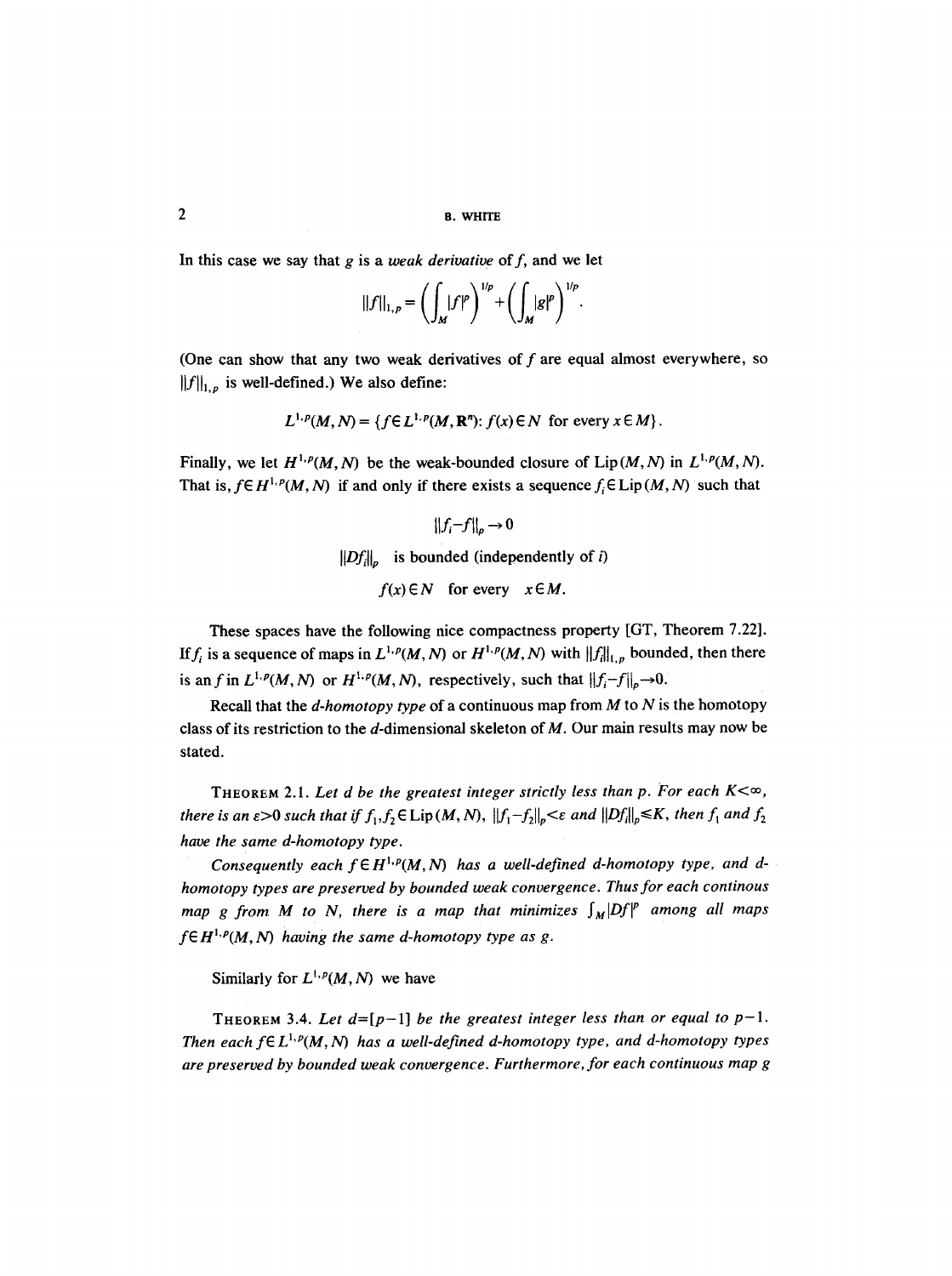*from the (d+1)-skeleton*  $M^{d+1}$  *of M into N, there is a map that minimizes*  $\int_M |Df|^p$ *among all*  $f \in L^{1,p}(M, N)$  *having the same d-homotopy type as g.* 

More generally, we can replace  $\int_M |Df|^p$  in Theorems 2.1 and 3.4 by any other functional  $\int_{M} Q(x, f(x), Df(x)) dx$  that is lower semicontinuous with respect to bounded weak convergence in  $L^{1,p}$  and such that  $|A|^p \le c(1+Q(x, y, A))$  for each  $x \in M$ ,  $y \in N$ , and linear map A from Tan,  $M$  to Tan,  $N$ .

Although the values of  $d$  that occur in Theorems 2.1 and 3.4 are different, in each case the result is in some sense optimal. For instance let  $1 < p \le 2$  and let  $f_i: \partial B^3 \to \partial B^3$  be a sequence of conformal diffeomorphisms that converge almost everywhere to a constant map. Then  $\int_M |Df_i|^p$  is uniformly bounded and the  $f_i$ , each of which is 2homotopic to the identity map, converge weakly to a constant map, which is not 2 homotopic to the identity. This shows that d may not be replaced by  $d+1$  in Theorem 2.1. Similarly, although the map  $f: B^2 \rightarrow \partial B^2$  defined by  $f(x)=x/|x|$  is in  $L^{1,p}(B^2, \partial B^2)$  for  $1 \leq p < 2$ , curves that are homotopic in  $B^2$  can have images (under f) that are not homotopic in  $\partial B^2$ . This shows that d may not be replaced by  $d+1$  in Theorem 3.4.

Note that these theorems imply that each f in  $L^{1,p}(M, N)$  or in  $H^{1,p}(M, N)$  induces homomorphisms of the k-dimensional homology groups (with any coefficients) for *O*≤ $k$ ≤*d*. Likewise for 0≤ $k$ ≤*d*, *f* determines a conjugacy class of homomorphisms of the k-dimensional homotopy groups. These homomorphisms (or conjugacy classes of homomorphisms) are preserved by bounded weak convergence.

The regularity theory developed by R. Schoen and K. Uhlenbeck [SU1] for  $p=2$ and extended by R. Hardt and F. H. Lin [HL] to general  $p>1$  applies to the minimizers  $f\in L^{1,p}(M,N)$  given by Theorem 3.4. In particular, such an f is Hölder-continuous outside of a closed singular set  $Z \subset M$  with Hausdorff  $(m-p)$ -dimensional measure 0. (Indeed, for the particular functional  $\int_M |Df|^p$ , the Hausdorff dimension of Z is at most  $m-[p]-1.$ 

On the other hand, there are no known partial regularity theorems for the minimizers  $f \in H^{1,p}(M,N)$  given by Theorem 2.1. (The proofs of the regularity theorems mentioned above do not readily generalize to  $H^{1,p}(M, N)$  because they involve comparison maps that may not lie in  $H^{1,p}(M, N)$ .)

In case  $M$  is a manifold with nonempty boundary, one can also find nontrivial stationary maps by minimizing the functional subject to Dirichlet boundary conditions (indeed, this is the setting considered in [SU1] and [HL]). Thas is, if for a given lipschitz map  $\varphi$ :  $\partial M \rightarrow N$  there exists any  $f \in L^{1,p}(\partial M, N)$  with boundary values or trace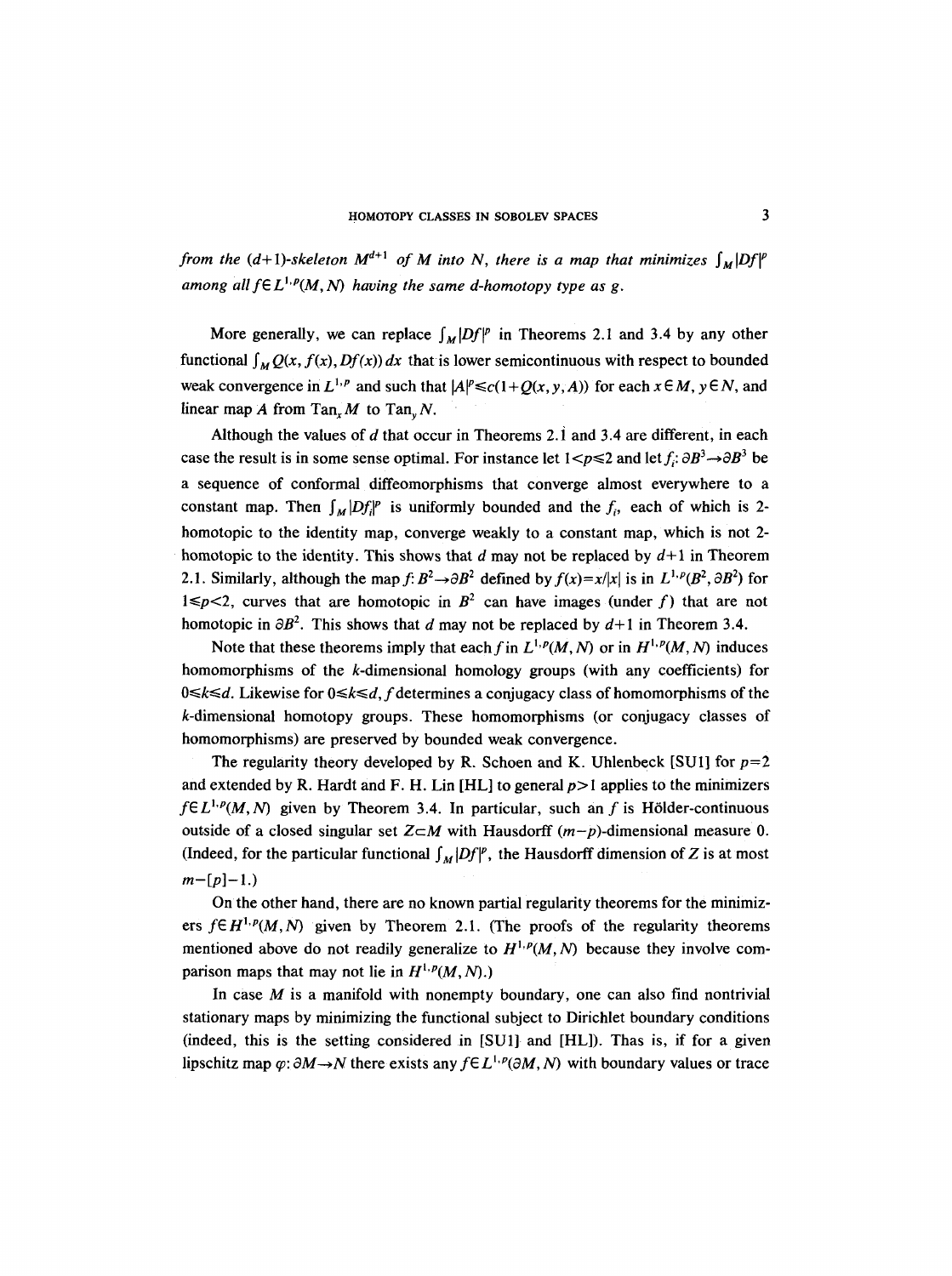4 B. WHITE

(in the Sobolev space sense)  $\varphi$ , then there exists an  $f \in L^{1,p}(M,N)$  that minimizes  $\int_M |Df|^p$  among all such maps. That raises the question: for which  $\varphi \in \text{Lip}(\partial M, N)$  is there an  $f\in L^{1,p}(M,N)$  with boundary trace  $\varphi$ ? Our third main result (Theorem 4.1) gives the simple answer:  $\varphi$  is the trace of a map in  $L^{1,p}(M, N)$  if and only if it can be extended to a continuous map from  $\partial M \cup M^{[p]}$  to N.

The question of when a map  $\varphi$ :  $\partial M \rightarrow N$  is the trace of some  $f \in H^{1,p}(M,N)$  is a more difficult one and is not answered in this paper. Again, a regularity theory of such maps is lacking.

We remark that there is a third Sobolev space  $W^{1,p}(M, N)$ , which is defined to be the strong (i.e.,  $\|\cdot\|_{1,p}$ ) closure of Lip(M,N) in  $L^{1,p}(M,N)$ . This space lacks nice compactness properties and therefore is not suitable for finding minima of energy functionals. But it is well suited for questions about the infima of energy functionals in homotopy classes of smooth (or lipschitz maps). We have [W]:

THEOREM. *Let* d=[p] *be the greatest integer less than or equal to p. Then each*   $f \in W^{1,p}(M, N)$  has a well-defined d-homotopy type, and these d-homotopy types are *preserved by*  $\left\| \cdot \right\|_{1,p}$  convergence. Furthermore, the infimum of  $\int_M |Df|^p$  among all *lipschitz maps homotopic to a given map g depends only on the d-homotopy type of g. In particular, the infimum is zero if and only if g has the d-homotopy type of a constant map.* 

Some cases of the results presented here were already known. In particular, **R. Schoen and S. T. Yau [SY] proved that an**  $L^{1,p}$  **map from a p-dimensional manifold** any manifold determines a conjugacy class of homomorphisms from  $\pi_{p-1}(M)$  to  $\pi_{p-1}(N)$ , R. Schoen and K. Uhlenbeck [SU2] proved that an  $L^{1,p}$  map induces homomorphisms  $f^*: H^k(N, R) \to H^k(M, R)$  on the real cohomology groups for  $0 \le k \le [p-1]$ , and F. Burstall [B] showed that  $L^{1,2}$  maps determine conjugacy classes of homomorphisms of the fundamental groups.

The organization of this paper is as follows. Section 1 contains some basic definitions and lemmas. Sections 2 and 3 are about  $H^{1,p}$  and  $L^{1,p}$  maps, respectively, and are independent of each other. Section 4 is about the dirichlet problem for  $L^{1,p}$ maps and depends on Section 3.

### **1.** Preliminaries

Throughout this paper,  $M$  and  $N$  are compact riemannian manifolds. We will assume without loss of generality that M and N are submanifolds of euclidean spaces  $\mathbb{R}^m$  and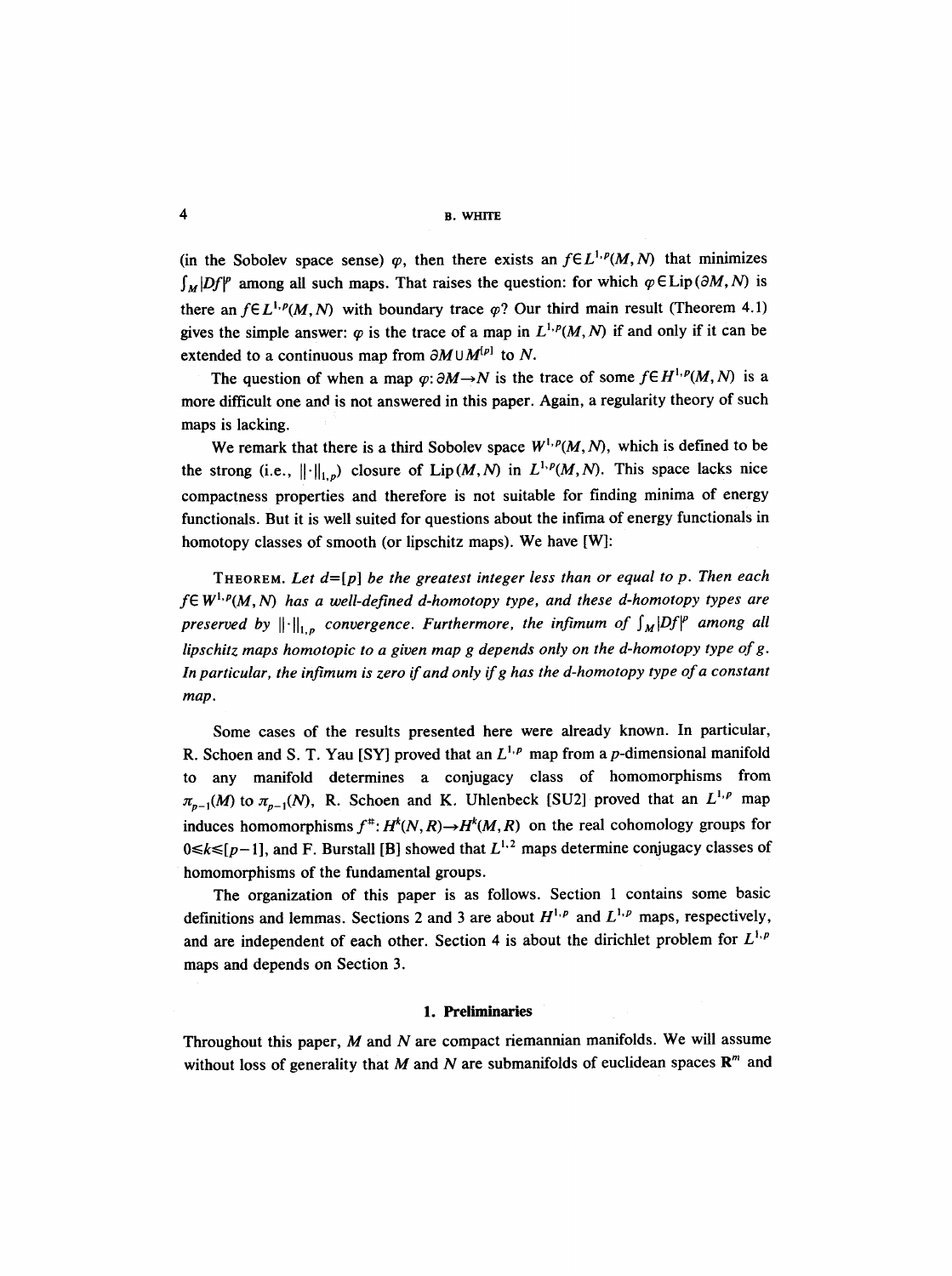$\mathbb{R}^n$ , respectively. More generally, N need not be compact, or even be a manifold: the proofs only require that N be a closed subset of  $\mathbb{R}^n$  and that there be a retraction of an  $\varepsilon$ -neighborhood of N onto N.

We will also assume that  $M$  has been triangulated.

If X is a polyhedral complex, we let  $X^k$  denote the k-dimensional skeleton of X. We say that a d-dimensional polyhedral complex X is a *regular polyhedral complex* if it is the union of its d-dimensional cells and if for every connected open set  $U\subset X$ , the set  $U\setminus X^{(d-2)}$  is also connected. Note in particular that the d-skeleton of a manifold is regular.

If X is a polyhedral complex or an open subset of  $\mathbb{R}^m$ , we define the spaces  $L^{1,p}(X, \mathbb{R}^n)$ ,  $L^{1,p}(X, N)$ , and  $H^{1,p}(X, N)$  exactly as  $L^{1,p}(M, \mathbb{R}^n)$ ,  $L^{1,p}(M, N)$ , and  $H^{1,p}(M,N)$  were defined in the introduction. It is essential that elements of these spaces be thought of as maps rather than as equivalence classes of maps. That is, we do not identify maps that differ on a set of measure 0 (even though the  $\|\cdot\|_{1,p}$  norm of their difference is 0). The reason is that we sometimes refer to the restriction of an  $f\in L^{1,p}(M,\mathbb{R}^n)$  to a low dimensional subset of M; if f were merely an equivalence class of maps this would not be well defined.

If f is a continuous map, we let  $[f]$  denote its homotopy class.

The following two basic theorems will be used repeatedly.

MORREY-TYPE THEOREM 1.1. *Let X be a regular d-dimensional polyhedral complex, d*<*p, and* 0 $\lt$  $\gamma$  $\lt$ 1-*d* $\dot{\rho}$ *. For every ε* $>$ 0*, there is a C(ε)* $\lt$  $\infty$  *such that if f:X* $\to$ **R** *is lipschitz, then* 

$$
|f|_{0,\gamma} \leq \varepsilon ||Df||_p + C(\varepsilon) ||f||_p. \tag{1}
$$

*Consequently if*  $f \in L^{1,p}(X)$ *, then f is equal almost everywhere to a*  $C^{0,\gamma}$  *function that satisfies* (1).

*Proof.* First note that (1) holds for f that are compactly supported in  $\Omega \subset \mathbb{R}^d$ . For if not, then there exists a sequence  $f_k \in C_0^{\infty}(\Omega)$  such that

$$
1 = ||f_k||_{0,\gamma}
$$
  
\n
$$
\geq \varepsilon ||Df_k||_p + (k + \varepsilon) ||f_k||_p
$$
  
\n
$$
= \varepsilon ||f_k||_{1,p} + k||f_k||_p.
$$
\n(2)

Since  $L_0^{1,p}(\Omega)$  embeds compactly in  $C^{0,\gamma}(\overline{\Omega})$  (cf. [GT, Theorem 7.17]) and since (by (2))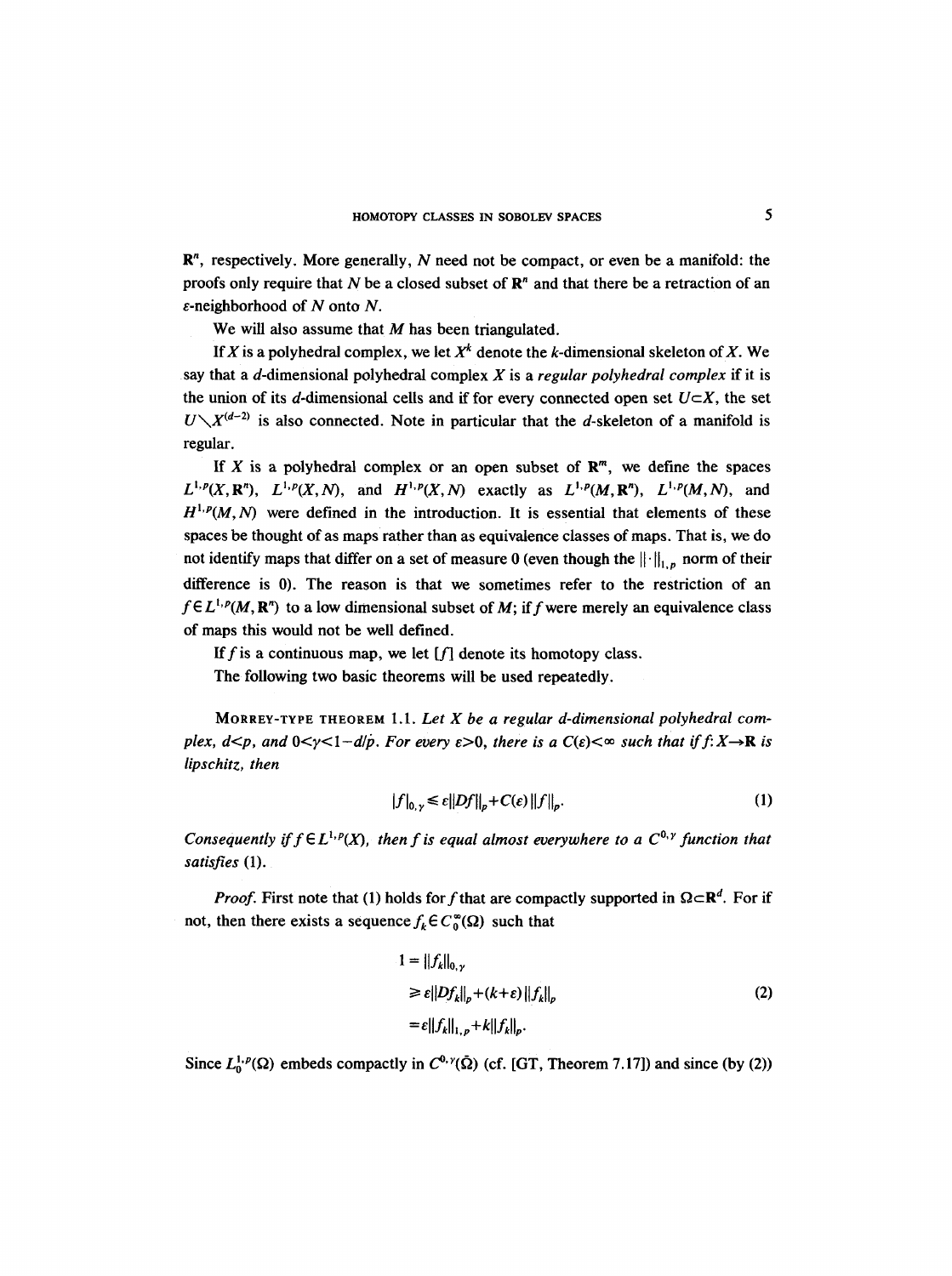```
6 B. WHITE
```
 $||f_k||_{1,p} \le \varepsilon^{-1}$ , it follows that there is a subsequence of  $f_k$  that converges in  $C^{0,\gamma}$  to a limit f. But then letting  $k \to \infty$  in (2) gives  $|f|_{0,y}=1$  and  $||f||_p=0$ , a contradiction.

Now consider the case where X is the unit d-dimensional cube  $[0, 1]^d$ . By reflecting we can extend a lipschitz function  $f$  defined on  $X$  to be a lipschitz function  $F$  defined on  $X' = [-1, 2]^d$ . Let  $h: X' \rightarrow [0, 1]$  be a  $C^{\infty}$  function on X' that is 1 on X and that vanishes on  $\partial X'$ . Then

$$
|f|_{0,\gamma} \leq |h \cdot F|_{0,\gamma}
$$
  
\n
$$
\leq \varepsilon ||D(h \cdot F)||_p + C(\varepsilon) ||h \cdot F||_p
$$

(because  $h \cdot F$  is compactly supported)

$$
\leq \varepsilon ||DF \cdot h||_p + \varepsilon ||F \cdot Dh||_p + C(\varepsilon) ||h \cdot F||_p
$$
  

$$
\leq \varepsilon ||DF||_p + (\varepsilon \sup |Dh| + C(\varepsilon)) ||F||_p
$$
  

$$
= 3^{d/p} (\varepsilon ||Df||_p + (\varepsilon \sup |Dh| + C(\varepsilon)) ||f||_p)
$$

as desired.

Now let  $X$  be any regular  $d$ -dimensional polyhedral complex. We may by subdividing ([W, p. 129]) assume that X consists of cubes  $Q_1, Q_2, \ldots, Q_k$  rather than simplices. Since (as we have just seen) (1) holds on each cube,

$$
|f(x)| + \frac{|f(x)-f(y)|}{\text{dist}(x,y)^{\gamma}}
$$

is bounded by the right hand side of (1) provided  $x+y$  and x and y lie in the same cube  $Q_i$ . More generally this is true provided x and y belong to distinct cubes  $Q_i$  and  $Q_j$  that have a common (d-1)-dimensional face, since  $Q_i \cup Q_i$  is then bilipschitz equivalent to a single cube. But if x and y are any two points in  $X\setminus X^{d-2}$ , then they are joined by a path in  $X \setminus X^{d-2}$  whose length is  $\leq 2$  dist  $(x, y)$  (because X is regular). The conclusion follows  $immediately.$ 

FUBINI-TYPE LEMMA 1.2. *Let h be a lipschitz map from a compact polyhedral complex X to an open subset U of*  $\mathbb{R}^m$  *and let*  $\delta = \text{dist}(h(X), \partial U)$ . For every  $k \geq 1$ , there is *a*  $c = c(\delta, k)$  such that if  $F_1, ..., F_k \in L^1(U)$ , then

$$
\int_{x \in X} |F_i(h(x)+v)| dx < \infty \quad (1 \le i \le k)
$$
 (1)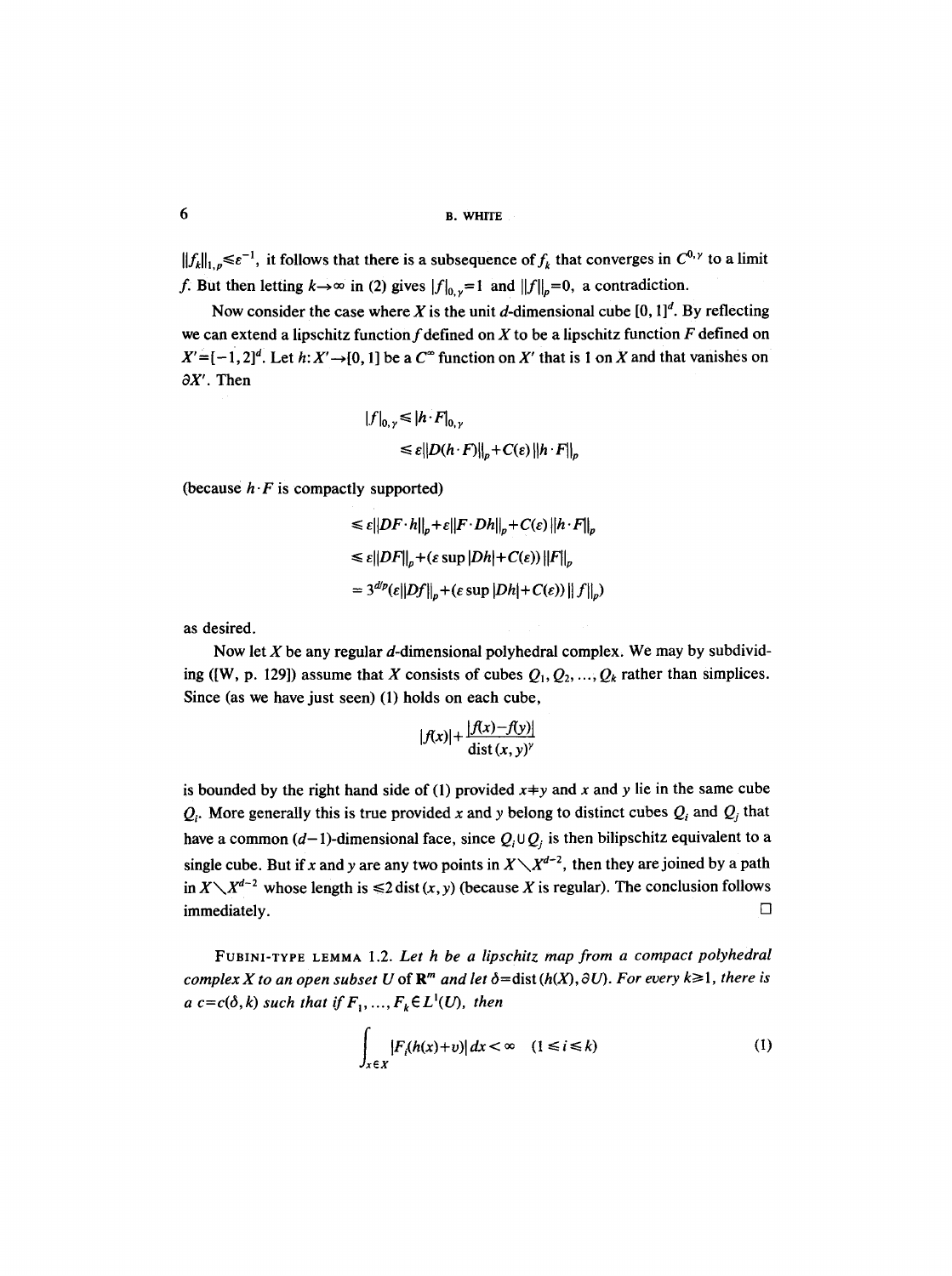*for almost all*  $v \in B^m(\delta)$ *, and* 

$$
\int_{x \in X} |F_i(h(x)+v)| dx \le c|X| \int_U |F_i| \quad (1 \le i \le k)
$$
\n(2)

*on a set of*  $v \in B^m(\delta)$  *of positive measure. (Here*  $B^m(\delta)$  *is the ball of radius*  $\delta$  *centered at the origin in*  $\mathbb{R}^m$ *.*)

*Proof.* 

$$
\int_{|v| < \delta} \int_{x \in X} |F_i(h(x) + v)| dx dv = \int_{x \in X} \int_{|v| < \delta} |F_i(h(x) + v)| dv dx
$$
  
\n
$$
\leq \int_{x \in X} \int_{z \in U} |F_i(z)| dz dx
$$
  
\n
$$
= |X| \int_U |F_i|.
$$

This immediately gives  $(1)$ , and implies that for each  $i$ 

$$
\mathscr{L}^m\bigg\{v\in B^m(\delta)\colon \int_X|F_i\circ h_v|>c|X|\int_U|F_i|\bigg\}\leqslant c^{-1}
$$

(where  $h_n(x)=h(x)+v$ ) so

$$
\mathscr{L}^m \bigcup_{i=1}^k \left\{ v \in B^m(\delta) \colon \int_X |F_i \circ h_v| > c|X| \int_U |F_i| \right\} \leq k c^{-1}.
$$

Thus we may let  $c=2k(\mathcal{L}^m(B^m(\delta)))^{-1}$ , for example.  $\square$ 

# 2.  $H^{1,p}$  maps

THEOREM 2.1. Let M and N be compact riemannian manifolds,  $p \ge 1$ , and d be the *greatest integer strictly less than p. For every K*  $\lt \infty$ , there is an  $\varepsilon > 0$  such that if  $f_1, f_2: M \rightarrow N$  are lipschitz maps with

$$
||f_i||_{1,p} \le K \quad (i = 1, 2)
$$

$$
||f_1 - f_2||_p < \varepsilon
$$

*then*  $f_1 | M^d$  *and*  $f_2 | M^d$  *are homotopic.* 

*Consequently each*  $f \in H^{1,p}(M,N)$  *has a well-defined d-homotopy type, and d-*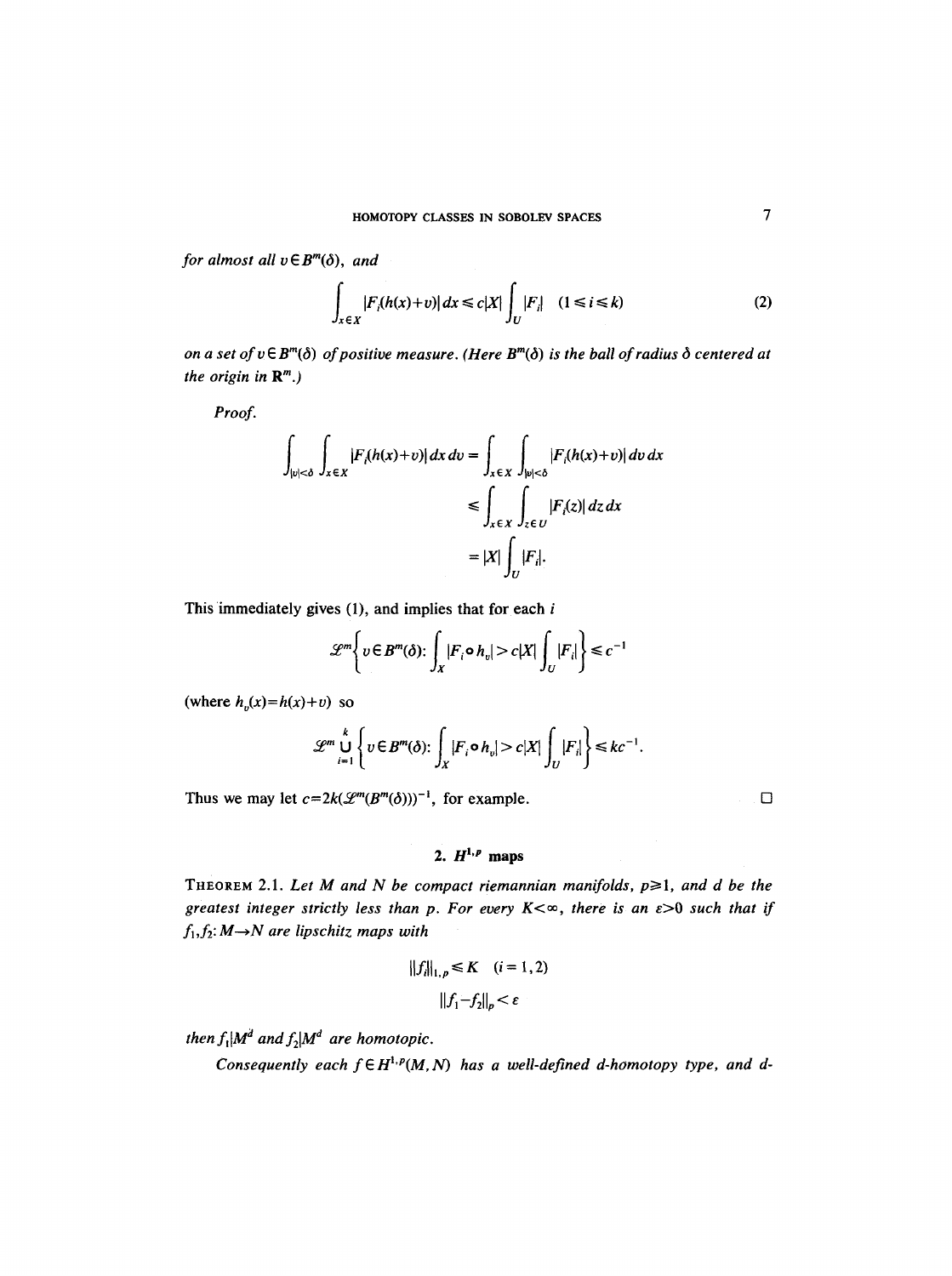*homotopy types are preserved by bounded weak convergence. Thus for each continuous map g from M to N, there is a map that minimizes*  $\int_M |Df|^p$  *among all maps*  $f \in H^{1,p}$ *having the same d-homotopy type as g.* 

*Proof.* Let U be a small tubular neighborhood of M and  $R: U \rightarrow M$  be the nearest point retraction. Define  $F_i: U \rightarrow N$  by

$$
F_i(x) = f_i(R(x)).
$$

Then clearly

$$
||F_1 - F_2||_p \le c_1 ||f_1 - f_2||_p \le c_1 \varepsilon
$$
  

$$
||F_i||_{1,p} \le c_1 ||f_i||_{1,p} \le c_1 K
$$
 (1)

where  $c_1$  depends only on  $R: U \rightarrow M$ .

Let  $h: M^d \to U$  be the inclusion map, and for  $v \in \mathbb{R}^m$  write  $h_v(x) = h(x) + v$ . Then by (1) and the Fubini lemma 1.2, there exists a v with  $|v|$  < dist  $(M^d, \partial U)$  such that

$$
||F_1 \circ h_v - F_2 \circ h_v||_p \le c_2 c_1 \varepsilon
$$
  

$$
||(DF_i) \circ h_v||_p \le c_2 c_1 K
$$

and thus

$$
||D(F_i \circ h_v)||_p \leq c_3 K
$$

where  $c_3 = c_2 c_1$  Lip  $(h_v)$ .

Let  $1 < y < 1-d/p$ . By the Morrey theorem 1.1, we have for each  $\eta > 0$ ,

$$
|F_1 \circ h_v - F_2 \circ h_v|_{0,\gamma} \le \eta ||D(F_1 \circ h_v) - D(F_2 \circ h_v)||_p
$$
  
+  $C(\eta) ||F_1 \circ h_v - F_2 \circ h_v||_p$   
 $\le 2\eta c_3 K + C(\eta) c_2 c_1 \varepsilon.$  (2)

Let W be a small tubular neighborhood of  $N \subset \mathbb{R}^n$  that retracts onto N, and let  $\delta = \text{dist}(N, \partial W)$ . Now we can choose  $\eta$  small enough that  $2\eta c_3 K < \delta/3$ , and, having chosen  $\eta$ , we can choose  $\varepsilon$  small enough that  $C(\eta) c_2 c_1 \varepsilon < \delta/3$ . Then by (2)

$$
|F_1 \circ h_v - F_2 \circ h_v|_{0,\gamma} \leq \frac{2}{3}\delta
$$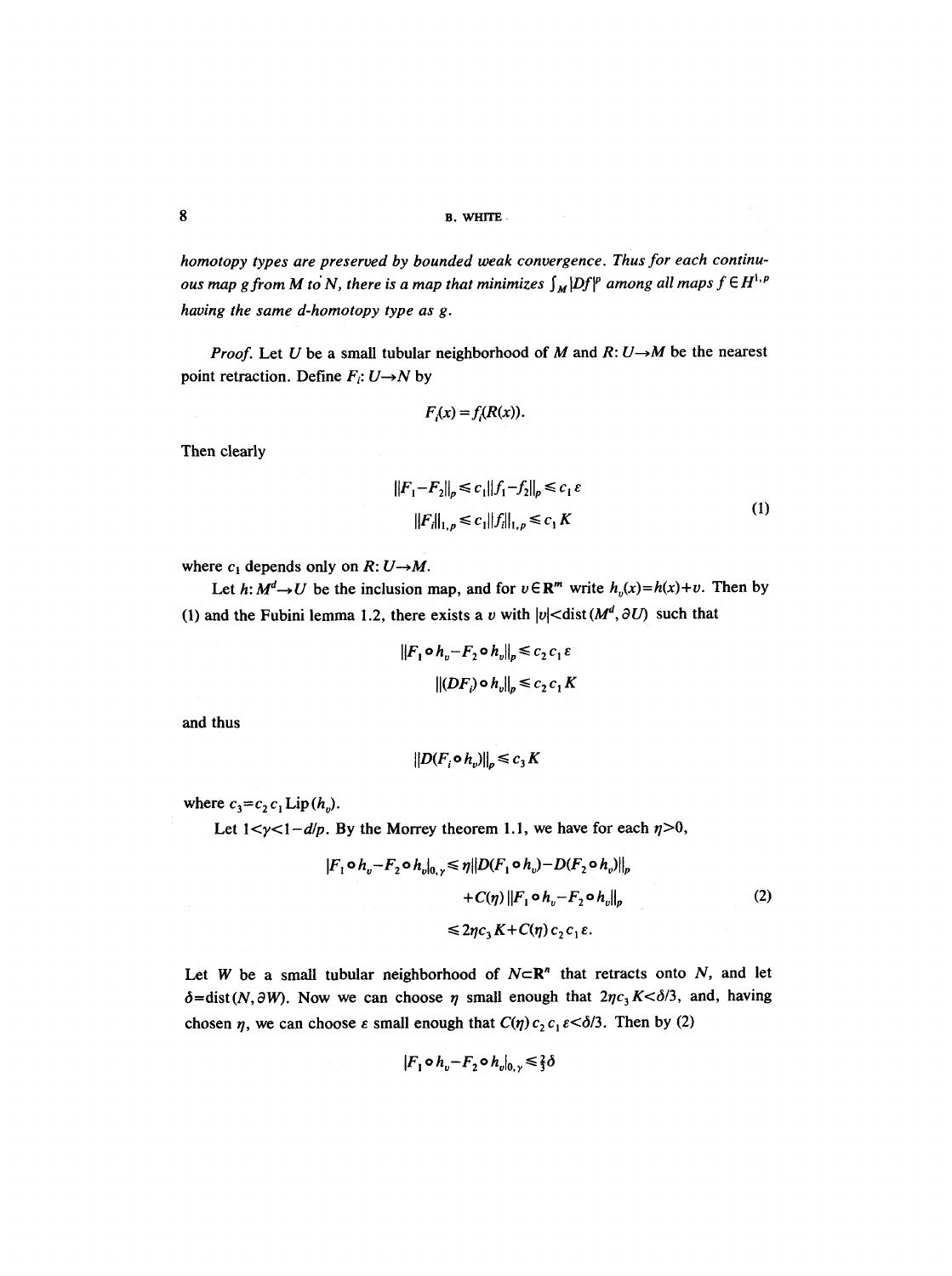and so for every  $t \in [0, 1]$ ,

$$
(1-t)(F_1 \circ h_v)(x) + t(F_2 \circ h_v)(x) \in W.
$$

Thus  $F_1 \circ h_v$  and  $F_2 \circ h_v$  are homotopic in W and, since W retracts onto N, therefore homotopic in N. Finally,  $F_i \circ h$  is homotopic to  $F_i \circ h_v$  in N ( $t \mapsto F_i \circ h_v$  is a homotopy), so  $F_1 \circ h$  is homotopic to  $F_2 \circ h$  in N.

This proves the first assertion. Now given  $f \in H^{1,p}$ , we can find a sequence  $f_i: M \to N$  of lipschitz maps such that  $||f_i-f||_p \to 0$  and such that  $||f_i||_{1,p}$  is uniformly bounded. It follows from the first assertion that for i sufficiently large, the  $f_i$  all have the same d-homotopy type. If we define this common d-homotopy type to be the  $d$ homotopy type of f, then the remaining conclusions follow immediately.  $\Box$ 

## 3.  $L^{1,p}$  maps

LEMMA 3.1. *Let X be a regular polyhedral complex, U be an open subset of*   $\mathbf{R}^m$ ,  $h: X \rightarrow U$  be a lipschitz map,  $f \in L^{1,p}(U, \mathbf{R}^n)$ , and g be a distribution derivative of f. *Let*  $\delta = \text{dist}(h(X), \partial U)$ *. Define*  $h_v: X \rightarrow U$  by

$$
h_v(x) = h(x) + v.
$$

*Then for almost every*  $v \in B^m(\delta)$ *, fo*  $h_v \in L^{1,p}$  *and*  $g(h_v) \cdot Dh_v$  *is a distribution derivative*  $off \circ h_n$ .

*Proof.* Let  $f_i: U \rightarrow \mathbb{R}^n$  be a sequence of smooth maps such that

$$
||f_i - f||_{1,p} \leq 2^{-i}.
$$

Then

$$
\int_U F(z)\,dz < \infty
$$

where

$$
F(z) = \sum_i (|f_i(z) - f(z)|^p + |Df_i(z) - g(z)|^p).
$$

By the Fubini lemma 1.2, we have that for almost all  $|v| < \delta$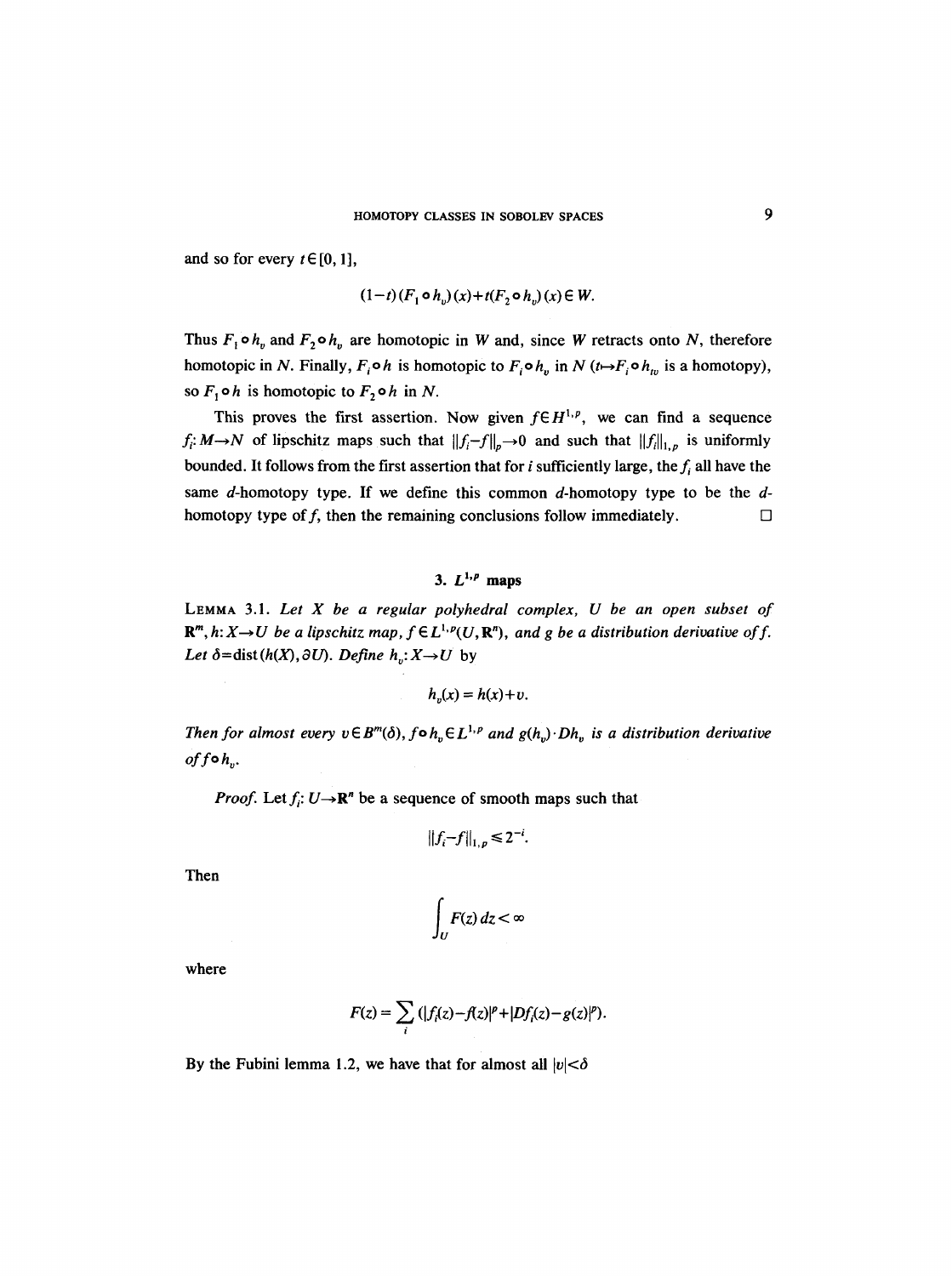10 B. WHITE

$$
\int_{x\in X} F(h_v(x))\,dx < \infty
$$

i.e.,

$$
\sum \int_X (|f_i \circ h_v - f \circ h_v|^p + |Df_i \circ h_v - g \circ h_v|^p) < \infty.
$$

Thus since **h is lipschitz** 

$$
\sum \int_X (|f_i \circ h_v - f \circ h_v|^p + |D(f_i \circ h_v) - g(h_v) \cdot Dh_v|^p) < \infty
$$

SO

$$
||f_i \circ h_v - f \circ h_v||_p + ||D(f_i \circ h_v) - g(h_v) \cdot Dh_v||_p \to 0.
$$

Hence  $f \circ h_n \in L^{1,p}$  and has distribution derivative  $g(h_n) \cdot Dh_n$ .

PROPOSITION 3.2. Let U be an open subset of  $\mathbb{R}^m$  and let  $f \in L^{1,p}(U, N)$ . Let X be a *regular polyhedral complex of dimension*  $d \leq [p-1]$  *that is contained in the d-skeleton of a regular (d+1)-dimensional polyhedral complex Y. Let h: X* $\rightarrow$ *U be a lipschitz map that extends to a lipschitz map of Y into U. Then there is a homotopy class*  $f_{\#}[h]$  *of continuous maps from X to N with the following properties. For almost every v with*   $|v| < \delta$ =dist(h(X),  $\partial U$ ), there is a continuous map  $g^v: X \rightarrow N$  such that

(1)  $f \circ h_n(x) = g^v(x)$  for  $\mathcal{H}^k$ -almost every  $x \in X^k$  ( $0 \le k \le d$ ).

- (2)  $g^v$  extends to a continuous map from Y to N.
- (3)  $g^v \in f_{\#}[h]$ .

*Furthermore, if*  $\psi \in \text{Lip}(X, U)$  *is homotopic to h, then*  $f_{\#}[\psi]=f_{\#}[h]$ .

*Proof.* Define  $\tilde{X} \subset X \times [0, 1]^d$  and  $\tilde{h}: \tilde{X} \to U$  by

$$
\bar{X} = \bigcup_{k=0}^{d} (X^{k} \times [0]^k \times [0, 1]^{d-k})
$$

$$
\bar{h}((x, t)) = h(x).
$$

Then  $\bar{X}$  is a regular polyhedral complex. By Lemma 3.1, for almost every  $v \in B^m(\delta)$ ,  $f \circ \tilde{h}_n \in L^{1,p}(\tilde{X}, N)$ . By the Morrey theorem 1.2, for each such v, there is a continuous map  $g^v: \tilde{X} \to N$  such that  $f \circ \tilde{h}_v(x, t) = g^v(x, t)$  for almost every  $(x, t) \in \tilde{X}$ , i.e.,

$$
f(h_n(x)) = g^v(x, t) \quad \text{for } \mathcal{H}^d\text{-almost every } (x, t) \in \tilde{X}.
$$
 (4)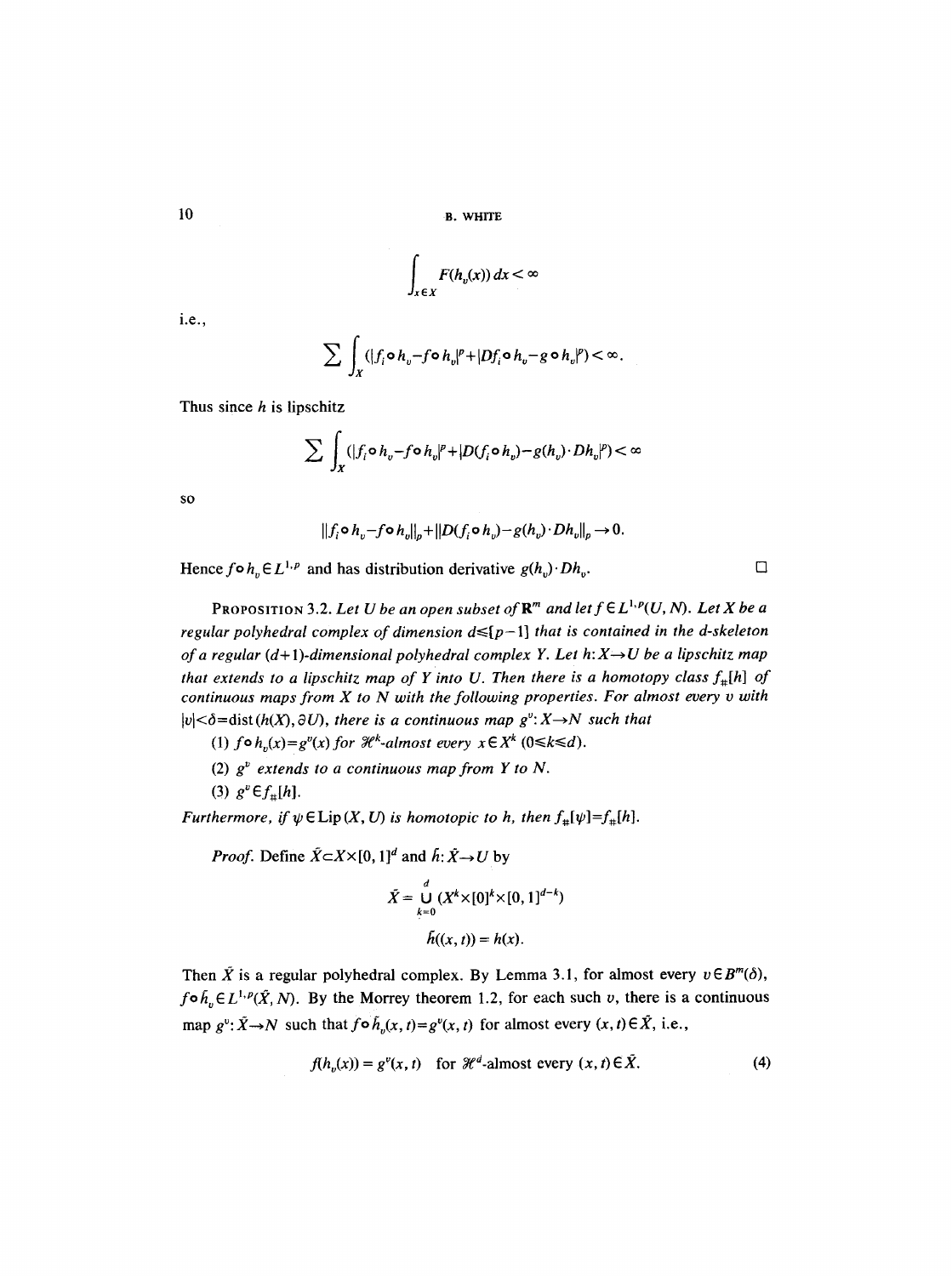For each x,  $\{t: (x, t) \in \overrightarrow{X} \}$  is connected, so (4) implies that  $g^{\nu}(x, t)$  is a function of x alone. Thus we may write

$$
f \circ h_v(x) = g^v(x) \tag{5}
$$

for  $\mathcal{H}^d$ -almost all  $(x,t) \in \tilde{X}$ . In particular, (5) holds for  $\mathcal{H}^d$ -almost every  $(x, t) \in X^k \times [0]^k \times [0, 1]^{d-k}$  and therefore  $\mathcal{H}^k$ -almost every  $x \in X^k$ . This proves (1).

To prove (2), let  $\psi: Y \rightarrow U$  be a lipschitz map that extends h. Let  $\hat{Y}=(X\times[0,1])\cup(Y\times[1])$  and define  $\hat{\psi}$ :  $\hat{Y}\rightarrow U$  so that  $\hat{\psi}(y, t)=\psi(y)$ . Then for almost all v,  $f \circ \hat{\psi}_v \in L^{1,p}(\hat{Y},N)$ . Let  $D(f \circ \hat{\psi}_v)$  be a distribution derivative. As in the proof of (1),  $f \circ \hat{\psi}_v$  is essentially continuous on  $X \times [0, 1]$ .

Let  $\varepsilon > 0$ . For  $r \in (0, 1]$ , let  $H(y, r)$  be the point in  $\mathbb{R}^n$  that minimizes

$$
\int_{z \in \hat{Y}, \text{dist}(z, (y, r)) < \varepsilon r} |f \circ \hat{\psi}_v(z) - H(y, r)|^p \, dz.
$$

(If  $p>1$ , this point is unique since the  $L^p$  norm is strictly convex. For  $p=1$ , let  $H(y, r)$  be the average of  $f \circ \hat{\psi}_n$  over the set of  $z \in \hat{Y}$  such that dist  $(z, (y, r)) < \varepsilon r$ .)

It is easy to see that H is continuous for  $r>0$ . And because  $f \circ \hat{\psi}_v$  is essentially continuous on  $X\times[0,1]$ , we may extend H continuously to all of  $\hat{Y}$  so that  $H(x, 0) = f(\hat{\psi}_n(x))$  for almost every  $x \in X$ . Now

$$
\operatorname{dist}(H(x,r), N)^p \le C(\varepsilon r)^{-(d+1)} \int_{z \in \hat{Y}, \operatorname{dist}(z, (y,r)) < \varepsilon r} |f(\hat{\psi}_v(z)) - H(y,r)|^p \, dz
$$
\n
$$
\le C' \int_{z \in \hat{Y}, \operatorname{dist}(z, (y,r)) < \varepsilon \varepsilon} |D(f \circ \hat{\psi}_v)(z)|^p \, dz \tag{6}
$$

by the Poincare inequality [W, 2]. (The proof in [W] for  $p=d+1$  easily generalizes to  $p \geq d+1.$ 

By choosing  $\varepsilon$  small enough, we may can make (6) as small as we like. In particular, we can choose  $\varepsilon > 0$  small enough that the image of H lies in a tubular neighborhood W of N such that there exists a retraction R:  $W \rightarrow N$ . Then  $R \circ H(\cdot, 0) = g^v(\cdot)$ , which is homotopic to  $R \circ H(\cdot, 1)|X$ , which extends to  $R \circ H(\cdot, 1)$ :  $Y \rightarrow N$ . This proves (2).

To prove (3), fix a small vector  $u \in \mathbb{R}^m$ . Consider the map  $h: (X \times [0]) \cup (X \times [1]) \rightarrow U$ defined by  $h(x, t) = h(x) + tu$  and note that h extends to a lipschitz map of  $Y = X \times [0, 1]$ into U. Then by (1) and (2), for almost all (small)  $v, f \circ h_v$  is (essentially) continuous and extends to a continuous map of  $X\times [0, 1]$  into N. But that means  $f \circ h_v$  and  $f \circ h_{v+u}$  are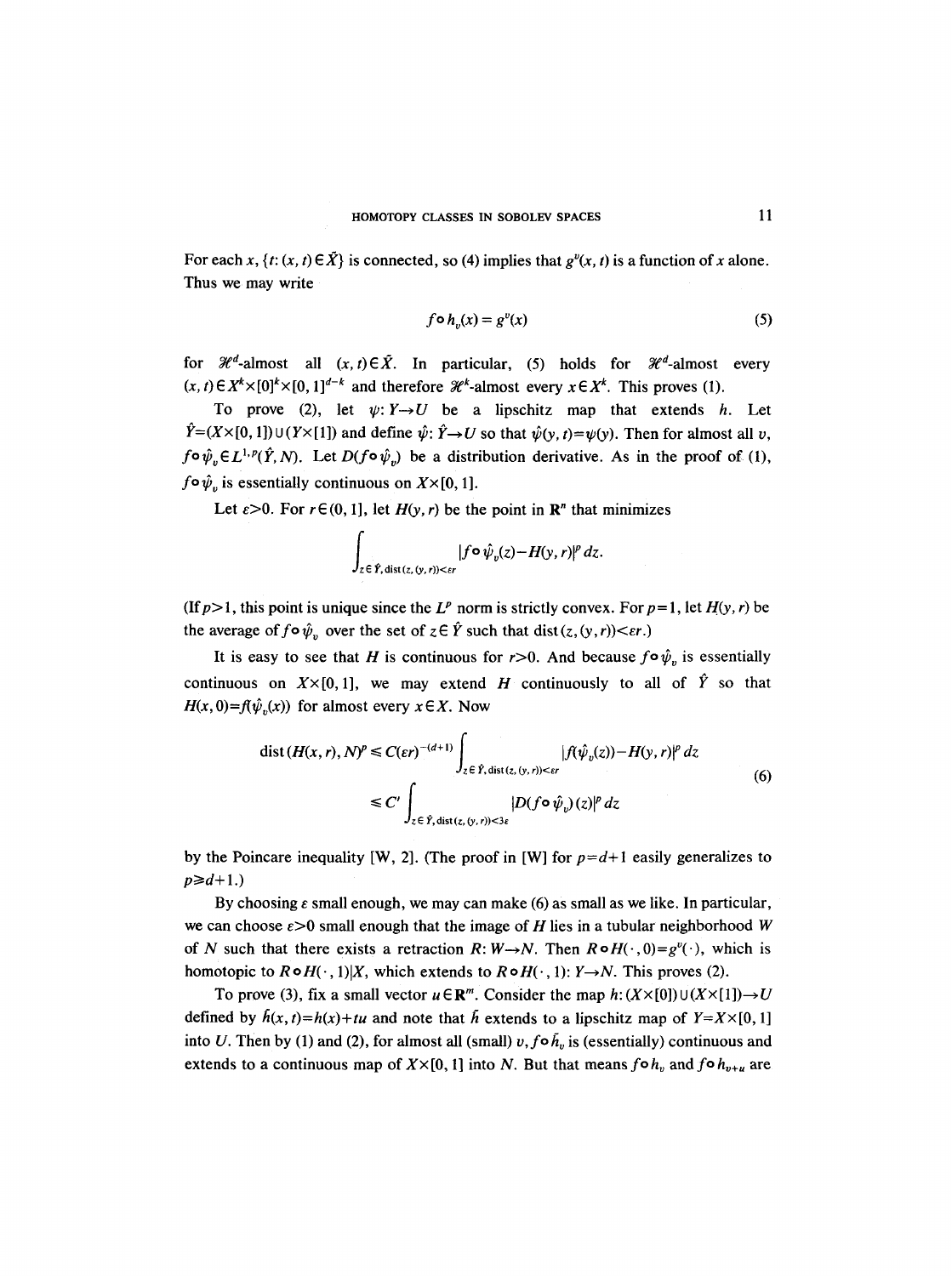12 B. WHITE

essentially continuous and homotopic in N. Thus for almost every (small) u and v,  $g_u$ and  $g_{u+v}$  are homotopic. Now let  $f_{\#}[h]$  be the common homotopy class. Then (3) is immediate.

To prove the last statement, let

$$
h: X \times \{0, 1\} \to U
$$

$$
h(x, 0) = h(x)
$$

$$
h(x, 1) = \psi(x).
$$

Then exactly as in the proof of (3),  $f \circ h_v$  and  $f \circ \psi_v$  are essentially continuous and homotopic in N for almost all small v. Thus  $f_{\#}[h]=f_{\#}[\psi]$ .  $\Box$ 

PROPOSITION 3.3. Let X be a regular polyhedral complex of dimension  $d=[p-1]$ , *U* be an open subset of  $\mathbb{R}^m$ , and  $h \in \text{Lip}(X, U)$ . For every  $K \leq \infty$ , there is an  $\epsilon > 0$  such *that if* 

$$
f_1, f_2 \in L^{1,p}(U, N)
$$
  
 
$$
||f_i||_{1,p} < K \quad (i = 1, 2)
$$
  
 
$$
||f_1 - f_2||_p < \varepsilon
$$

*then*  $(f_1)_*$   $[h] = (f_2)_*$   $[h]$ .

*Proof.* Let  $\delta = \text{dist}(h(X), \partial U)$ . By the Fubini lemma 1.2, there is a set of  $v \in B^m(\delta)$  of positive measure such that

$$
\int_X |f_1 \circ h_v - f_2 \circ h_v|^p < (c_1 \varepsilon)^p \tag{1}
$$

$$
\int_{X} |(Df_i) \circ h_v|^p < (c_1 K)^p \quad (i = 1, 2) \tag{2}
$$

where  $c_1$  depends only on X and h.

By Lemma 3.1 and Proposition 3.2, for almost every  $v \in B^m(\delta)$ ,  $f_i \circ h_v$  is essentially continuous, has distribution derivative  $Df_i(h_v) \cdot Dh_v$ , and

$$
f_i \circ h_v \in (f_{\nu}^1 + [h]). \tag{3}
$$

Let  $\eta$ >0. By the Morrey theorem 2.1 there is a  $C(\eta)$  such that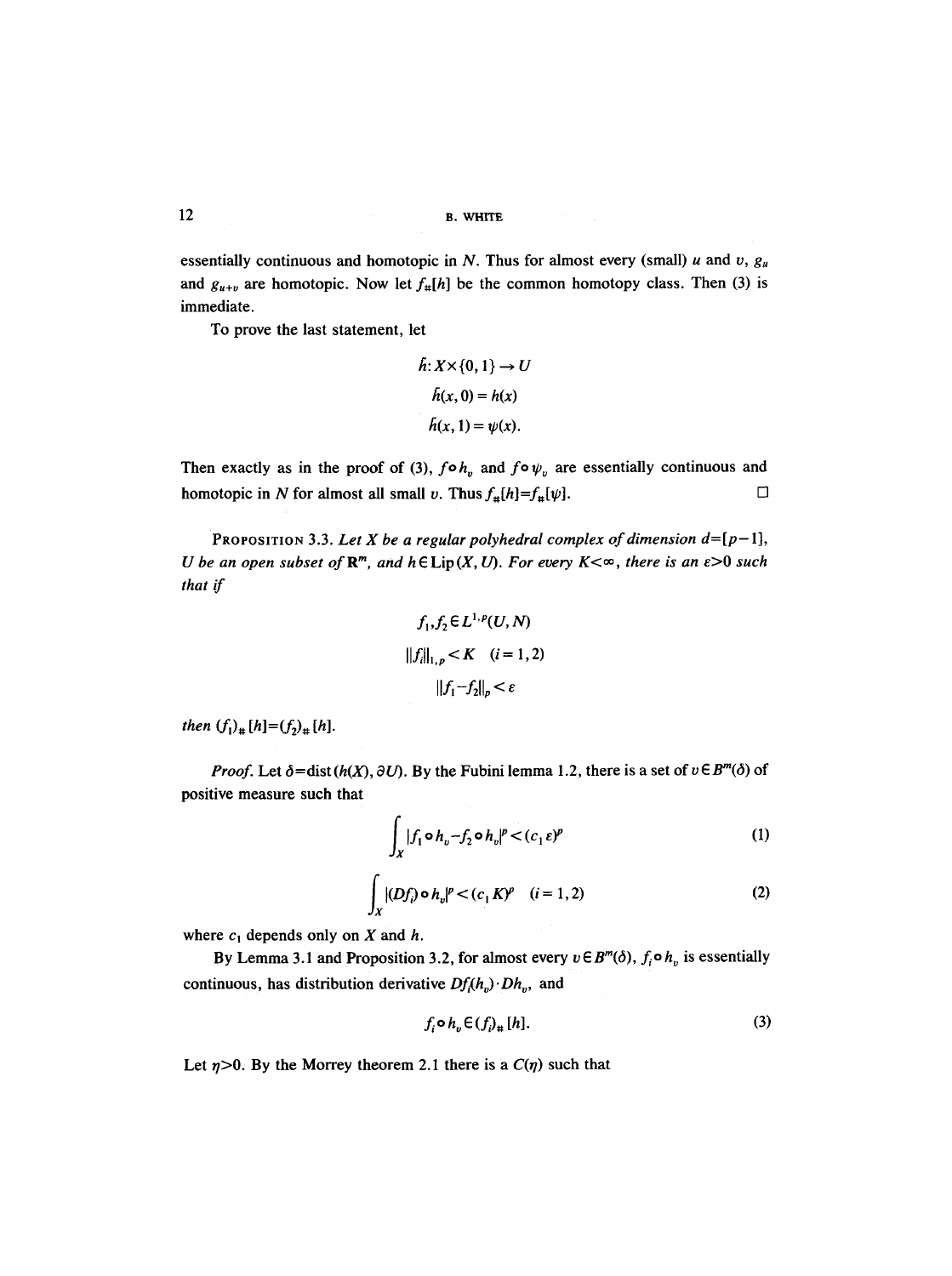HOMOTOPY CLASSES IN SOBOLEV SPACES 13

$$
|f_1 \circ h_v - f_2 \circ h_v| \le \eta \|D(f_1 \circ h_v) - D(f_2 \circ h_v)\|_p + C(\eta) \|f_1 \circ h_v - f_2 \circ h_v\|_p
$$
  
\n
$$
\le 2\eta (\text{Lip}(h)) c_1 K + C(\eta) c_1 \varepsilon
$$
\n(4)

(where Lip(h) is the lipschitz constant of h). Let  $W \subset \mathbb{R}^n$  be a neighborhood of N that retracts onto N. Choose  $\eta > 0$  so that

$$
2\eta
$$
 (Lip(h))  $c_1 K <$ dist $(N, \partial W)/3$ 

and then choose  $\varepsilon > 0$  so that

$$
C(\eta) c_1 \varepsilon < \text{dist}(N, \partial W)/3.
$$

It then follows from (4) that

$$
tf_1(h_v(x)) + (1-t) f_2(h_v(x)) \in W
$$

for  $0 \le t \le 1$  and  $x \in X$ . Thus  $f_1 \circ h_n$  and  $f_2 \circ h_n$  are homotopic in W and, since W retracts onto N, therefore homotopic in N. This with (3) implies that  $(f_1)_+ [h] = (f_2)_+ [h]$ .  $\Box$ 

THEOREM 3.4. Let  $d=[p-1]$  be the greatest integer less than or equal to  $p-1$ . *Then each*  $f \in L^{1,p}(M,N)$  *has a d-homotopy type*  $f_{\#}[M^d]$ *. This d-homotopy type is a homotopy class of continuous mappings from M<sup>d</sup> into N such that:* 

(1) *If*  $f_i \in L^{1,p}(M,N)$ ,  $||f_i - f||_p \rightarrow 0$ , *and*  $||Df_i||_p$  *is uniformly bounded, then* 

$$
(f_i)_\# [M^d] = f_\# [M^d]
$$

*for sufficiently large i.* 

(2) If  $f \in L^{1,p}(M,N)$  is continuous at each  $x \in M^d$ , then

$$
f_{\#}[M^d] = [f|M^d].
$$

(3)  $\{f_{\pm}[M^d]: f \in L^{1,p}(M, N)\} = \{[\varphi|M^d]: \varphi \in C^0(M^{d+1}, N)\}.$ 

*Proof.* Let U be a small tubular neighborhood of  $M \subset \mathbb{R}^m$  and  $R: U \rightarrow M$  be the nearest point retraction. Note that if f is an  $L^{1,p}$  function or map defined on M then  $f \circ R$ is an  $L^{1,p}$  function or map defined on U, and

$$
||f \circ R||_p \le c||f||_p
$$

$$
||D(f \circ R)||_p \le c||Df||_p
$$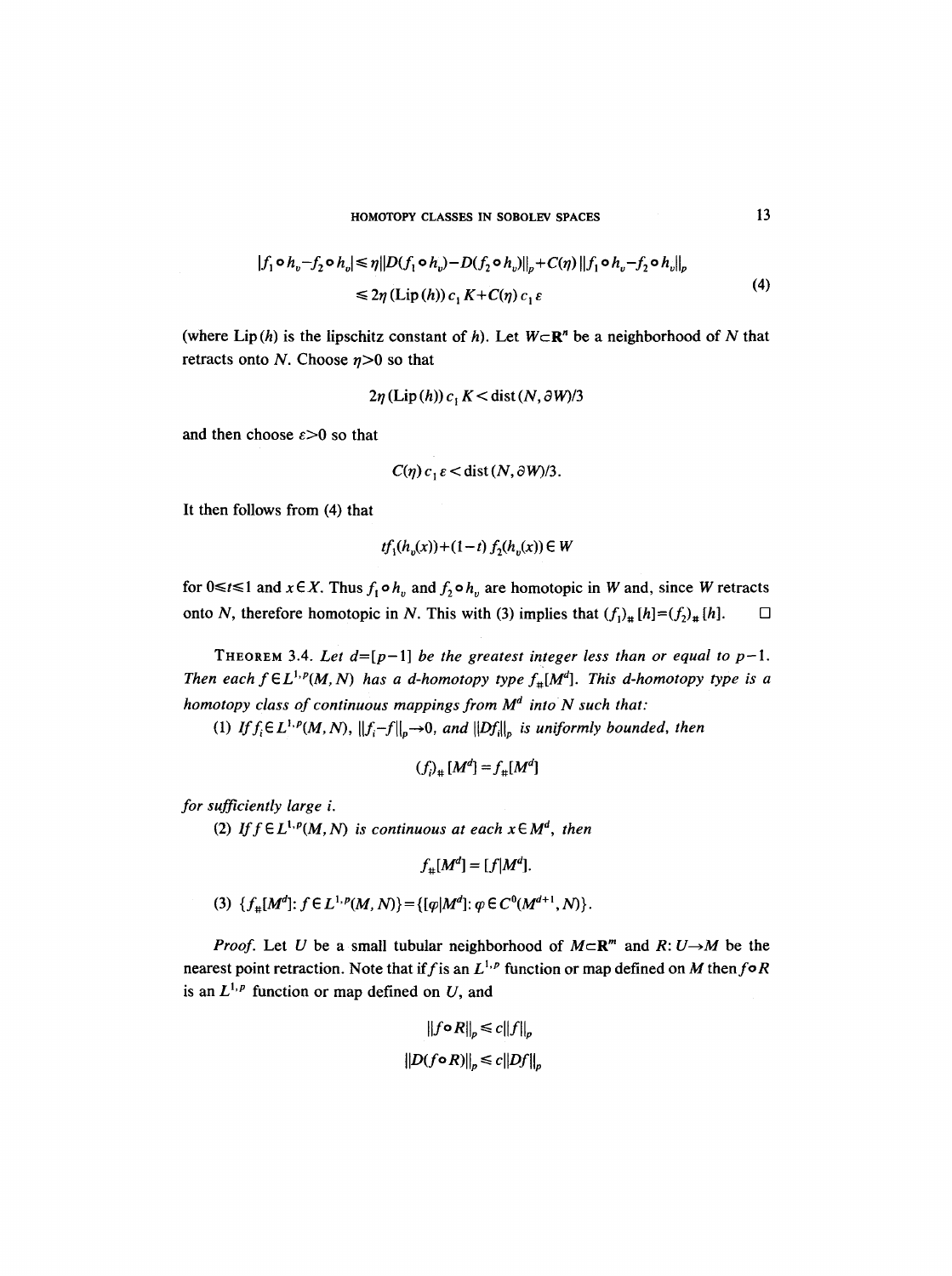(for some constant c). Now (using the notation of Proposition 3.2), we define  $f_{\#}[M^d]$  to be  $(f \circ R)_* [t]$ , where  $t: M^d \to U$  is the inclusion map. Then (1) and (2) are immediate consequences of Propositions 3.2 and 3.3.

To prove (3), recall that  $f_{\#}[M^d] = (f \circ R)_{\#}[t]$  is the homotopy class of a certain lipschitz map

$$
g^{v} = (f \circ R) \circ \iota_{v} : M^{d} \to N
$$

which (by conclusion (2) of Proposition 3.2), extends to a continuous map from  $M^{d+1}$ into N. Thus

$$
\{f_{\#}[M^d]\colon f\in L^{1,p}(M,N)\} \subset \{[\varphi|M^d]\colon \varphi\in C^0(M^{d+1},N)\}.
$$

To prove the reverse inclusion, recall that since  $d+1 \leq p$ , there is a map  $F \in L^{1,p}(M, M)$ that (continuously) retracts  $M \setminus Y$  onto  $M^{d+1}$ , where  $Y \subset M$  is an  $(m-d-2)$ -dimensional set disjoint from  $M^{d+1}$ . (See [W, p. 129], where F is written  $F_{0,1}$ .) Thus if  $\varphi \in \text{Lip}(M^{d+1},N)$ , then  $\varphi \circ F \in L^{1,p}(M,N)$ . By (2),

$$
(\varphi \circ F)_\# [M^d] = [\varphi | M^d].
$$

Thus

$$
\{[\varphi|M^d]; \varphi \in \text{Lip}(M^{d+1}, N)\} \subset \{f_{\#}[M^d]; f \in L^{1, p}(M, N)\}
$$

and therefore (since continuous maps can be uniformly approximated by lipschitz maps)

$$
\{[\varphi|M^d] : \varphi \in C^0(M^{d+1}, N)\} \subset \{f_{\#}[M^d] : f \in L^{1,p}(M, N)\}.
$$

The reader may wonder if it is possible for two maps in  $L^{1,p}(M, N)$  to have the same  $[p-1]$ -homotopy type with respect to one triangulation of M but not with respect to another. More generally, one can ask if it is possible to have two maps  $f_1, f_2 \in L^{1,p}(M, N)$  with the same  $[p-1]$ -homotopy type (with respect to a triangulation of M) such that  $(f_1)_\# [\psi] \neq (f_2)_\# [\psi]$  for some lipschitz map  $\psi$  of a polyhedral complex of dimension  $\leq [p-1]$  into M. (Here  $(f<sub>i</sub>)_{\pm} [\psi]$  is defined to be  $(f<sub>i</sub> \circ R)_{\pm} [\psi]$  with R as in the proof of Theorem 3.4.) In fact it is not possible:

PROPOSITION 3.5. Let  $f_1, f_2 \in L^{1,p}(M, N)$ , *X* be a regular polyhedral complex of dimension  $\leq [p-1]$ , and  $\psi$  be a lipschitz map from X to M. If  $(f_1)_*[M^{[p-1]}]=$  $(f_2)_\# [M^{[p-1]}],$  then  $(f_1)_\# [\psi] = (f_2)_\# [\psi].$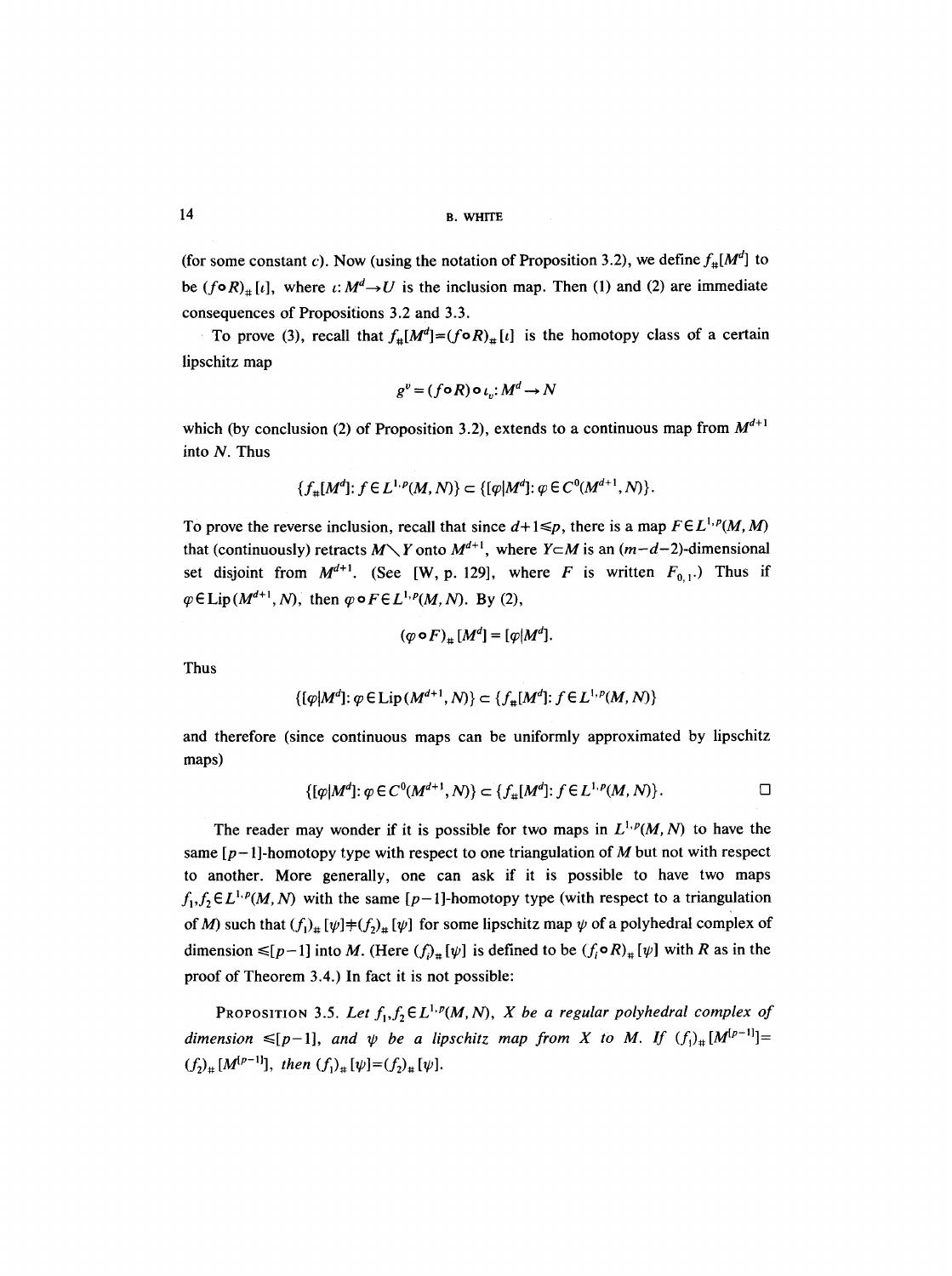*Proof.* By subdividing X, we may assume that  $\psi$  is homotopic to a map u such that  $u(X^k) \subset M^k$  for  $0 \le k \le [p-1]$  and such that u is affine on each simplex of X.

Recall that for almost all  $v \in \mathbb{R}^m$  with |v| sufficiently small, there exist maps  $g_i^v \in \text{Lip}(M^{(p-1)}, N)$  such that for  $0 \le k \le [p-1]$ 

$$
f_i(x+v) = g_i^v(x) \quad \text{for } \mathcal{H}^k\text{-almost every } x \in M^k \tag{1}
$$

and such that

$$
(f_i)_\# [M^{(p-1)}] = [g_i^v]. \tag{2}
$$

By (I),

 $f(x(x)+v) = g'(u(x))$  for  $\mathcal{H}^k$ -almost every  $x \in X^k$ .

Thus for almost every  $v$  with |v| sufficiently small,

$$
g_i^v \bullet u \in (f_i)_* [u]
$$

and since  $u$  and  $\psi$  are homotopic:

$$
g_i^v \circ u \in (f_i)_+ [\psi] \tag{3}
$$

(by Proposition 3.2). Since  $(f_1)_\# [M^{[p-1]}] = (f_2)_\# [M^{[p-1]}]$ , it follows from (2) that  $g_1^v$  and  $g_2^v$  are homotopic. Thus  $g_1^v \circ u$  and  $g_2^v \circ u$  are homotopic. But then by (3),  $(f_1)_\# [\psi] =$  $(f_2)_\# [\psi].$ 

### **4. The Dirichlet problem for**  $L^{1,p}$  **maps**

THEOREM 4.1. Let  $\psi$  be a lipschitz map from  $\partial M$  to N. Then there exists a map  $f \in L^{1,p}(M,N)$  with boundary trace  $\psi$  if and only if  $\psi$  can be extended to a continuous *map from*  $\partial M \cup M^{[p]}$  *into N.* 

*Proof.* Suppose first that  $f \in L^{1,p}(M, N)$  has boundary trace  $\psi \in \text{Lip}(\partial M, N)$ . Let  $V \subset M$  be a small neighborhood of  $\partial M$ . Let u:  $M \rightarrow M$  be a lipschitz map that retracts V onto  $\partial M$  and that maps  $M \setminus V$  diffeomorphically onto M. Define  $f':M \rightarrow N$  by

$$
f'(x) = f(u(x)) \quad (x \in M \setminus V)
$$
  

$$
f'(x) = \psi(u(x)) \quad (x \in V).
$$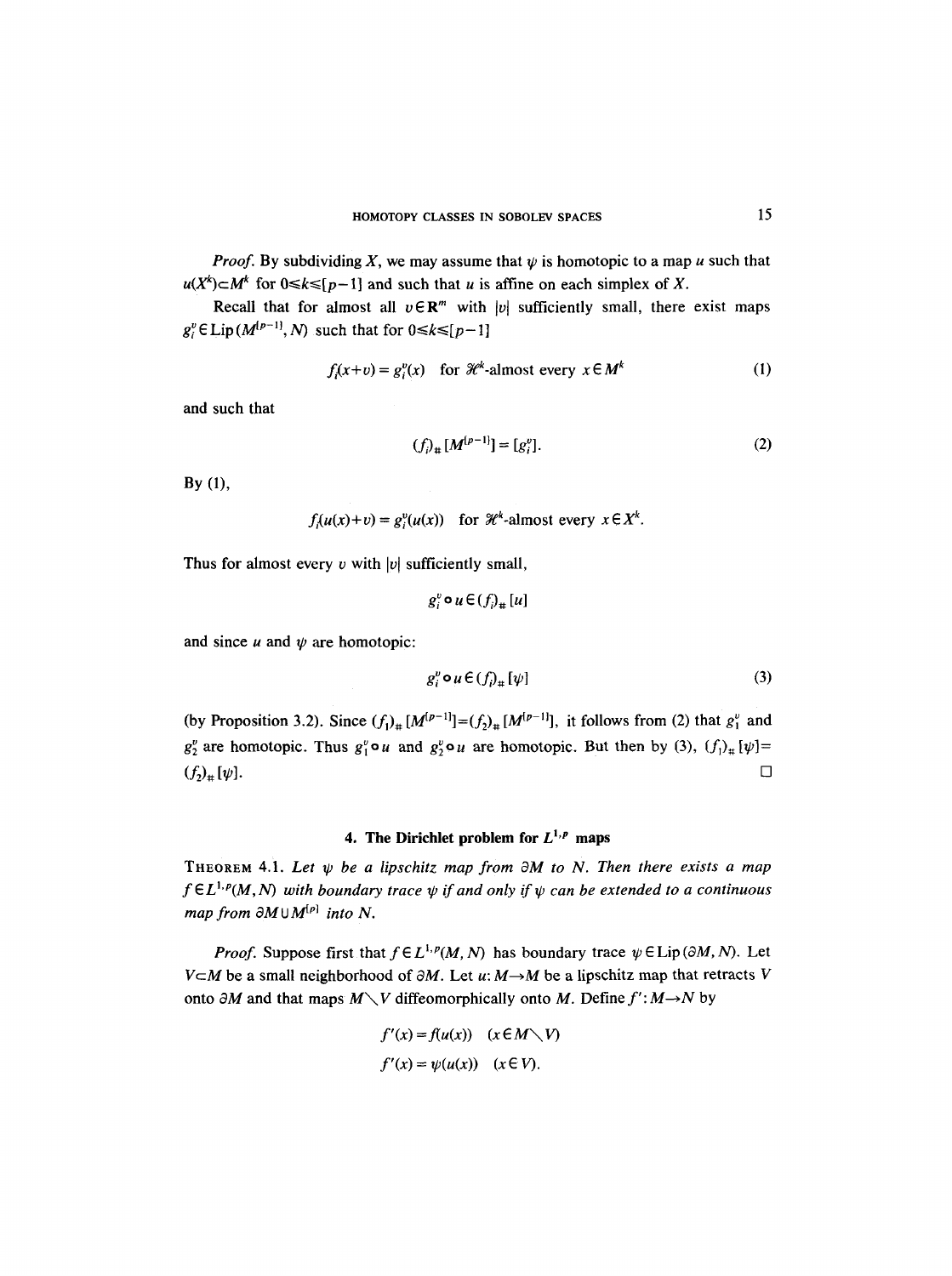16 **b.** white **b.** white

Then  $f' \in L^{1,p}(M, N)$  (because f has boundary trace  $\psi$ ; indeed we could let this define what it means for  $f \in L^{1,p}(M, N)$  to have boundary trace  $\psi$ ).

Let  $U \subset \mathbb{R}^m$  be a neighborhood of M and  $R: U \rightarrow M$  be the nearest point retraction. Let  $h: M^{[p-1]} \cup \partial M \rightarrow U$  be the inclusion map. Then exactly as in the proofs of Proposition 3.2 and Theorem 3.4, there exists a  $v \in \mathbb{R}^m$  (with |v| arbitrarily small) such that  $(f' \circ R \circ h_n)|M^{[p-1]}$  is continuous and extends to a continuous map of  $M^{[p]}$  into N. Moreover, since f' is continuous on V,  $f' \circ R$  is continuous on a neighborhood of  $\partial M \subset U$ , and therefore  $f' \circ R \circ h$  is continuous on  $\partial M$ .

We have shown that  $(f' \circ R \circ h_n)|\partial M$  extends to a continuous map of  $\partial M \cup M^{[p]}$ into N. Since  $\psi = (f' \circ R \circ h_0) | \partial M$  is homotopic to  $(f' \circ R \circ h_0) | \partial M$  (by the homotopy  $t\mapsto (f' \circ R \circ h_{uv})|\partial M$ , it follows that  $\psi$  extends to a continuous map of  $\partial M \cup M^{[p]}$  into N.

Conversely, suppose  $\psi \in \text{Lip}(\partial M, N)$  extends to a continuous map  $\Psi$  from  $\partial M \cup M^{[p]}$  into N. We may assume without loss of generality that  $\Psi$  is in fact lipschitz. We recall that there is a map  $F \in L^{1,p}(M,M)$  that retracts M onto  $\partial M \cup M^{[p]}$ . (This F, which is discontinuous on a closed  $(m-[p]-1)$ -dimensional set disjoint from  $\partial M \cup M^{[p]},$ is the  $F_{0,1}$  of [W, p. 130], modified according to [W, Section 4].) Then since  $\Psi$  is lipschitz,  $\Psi \circ F \in L^{1,p}(M, N)$ , and we are done.  $\square$ 

One can also generalize Theorem 3.4 to manifolds M with boundary. Recall that two continuous maps  $f, g: A \rightarrow N$  are said to be *homotopic relative to B* if there is a homotopy  $H: [0, 1] \times A \rightarrow N$  from f to g such that  $H(\cdot, x) = f(x) = g(x)$  for all  $x \in A \cap B$ . The corresponding equivalence class of a continuous map f is called its *homotopy class*   $(\text{rel }B)$  and is noted by  $[f(\text{rel }B)].$ 

ThEOReM 4.2. *Let d be the greatest integer less than or equal to p- 1, and suppose*   $\psi \in$  Lip( $\partial M, N$ ). Then each  $f \in L^{1,p}(M, N)$  with boundary trace  $\psi$  has a d-homotopy *type*  $f_{\pm}[M^d$  (rel  $\partial M$ )]. *This d-homotopy type is a homotopy class* (rel  $\partial M$ ) *of continuous mappings from*  $M^d$  *into N such that:* 

(1) If  $f_i \in L^{1,p}(M,N)$  has boundary trace  $\psi$ ,  $||f_i-f||_p \rightarrow 0$ , and  $||Df_i||_p$  is uniformly *bounded, then* 

$$
(f)_{\mu} [M^{d}(\text{rel }\partial M)] = f_{\mu} [M^{d}(\text{rel }\partial M)]
$$

*for sufficiently large i.* 

(2) If  $f \in L^{1,p}(M, N)$  has boundary trace  $\psi$  and is continuous at each  $x \in M^d$ , then

$$
f_{\#}[M^d(\text{rel }\partial M)]=[(f|M^d)(\text{rel }\partial M)].
$$